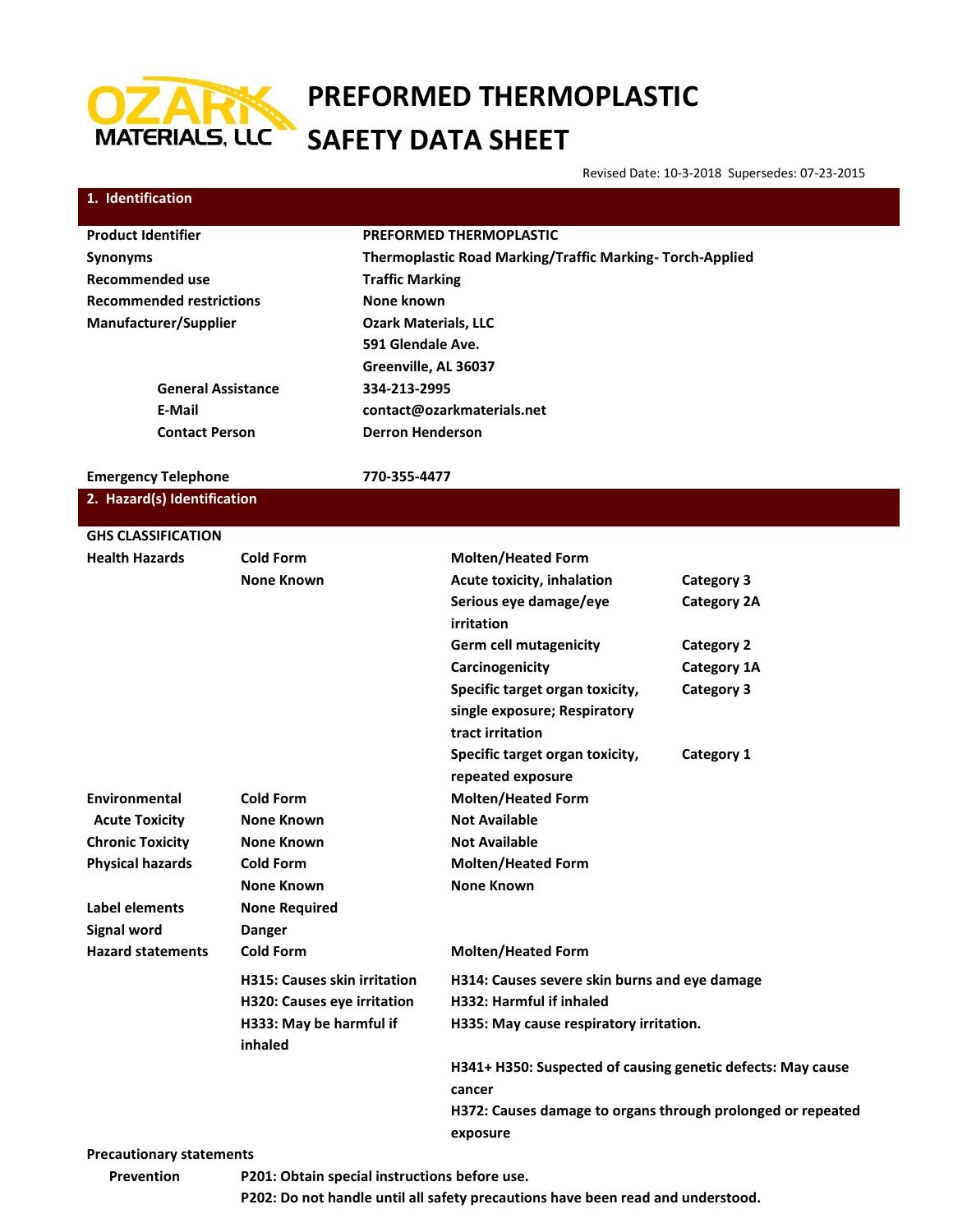|                          |                                            | P260: Do not breathe dust/fume/gas/mist/vapors/spray                                        |                                                                                                      |
|--------------------------|--------------------------------------------|---------------------------------------------------------------------------------------------|------------------------------------------------------------------------------------------------------|
|                          | P264: Wash skin thoroughly after handling. |                                                                                             |                                                                                                      |
|                          |                                            | P270: Do not eat, drink or smoke when using this product                                    |                                                                                                      |
|                          |                                            | P271: Use only outdoors or in a well-ventilated area                                        |                                                                                                      |
|                          |                                            | P280: Wear protective gloves/protective clothing/eye protection/face protection.            |                                                                                                      |
| Response                 |                                            | P304: IF INHALED: Remove person to fresh air and Keep at rest in a position comfortable for |                                                                                                      |
|                          |                                            | breathing. Call a POISON CENTER or doctor/physician if you feel unwell.                     |                                                                                                      |
|                          |                                            |                                                                                             | P305: IF IN EYES: Rinse cautiously with water for several minutes. Remove contact lenses, if present |
|                          | and easy to do. Continue rinsing.          |                                                                                             |                                                                                                      |
|                          |                                            | P337 + P313 IF EYE IRRITATION PERSISTS: Get medical advice/attention                        |                                                                                                      |
|                          |                                            | P308 + P313: IF EXPOSED or CONCERNED: Get medical advice/attention. Get medical advice or   |                                                                                                      |
|                          | attention if you feel unwell.              |                                                                                             |                                                                                                      |
| <b>Storage</b>           |                                            | P403 + P233: Store in a well-ventilated place. Keep container tightly closed.               |                                                                                                      |
|                          | P405: Store locked up.                     |                                                                                             |                                                                                                      |
| <b>Disposal</b>          |                                            | P501: Dispose of contents/ container to an approved waste disposal plant.                   |                                                                                                      |
|                          | Hazard(s) not otherwise classified (HNOC)  |                                                                                             |                                                                                                      |
|                          | <b>Cold Form</b>                           | <b>Molten/Heated Form</b>                                                                   |                                                                                                      |
|                          | <b>None Known</b>                          |                                                                                             | Molten/Heated product presents a thermal hazard.                                                     |
|                          | 3. Composition/information on ingredients  |                                                                                             |                                                                                                      |
| <b>Mixtures</b>          |                                            |                                                                                             |                                                                                                      |
|                          |                                            |                                                                                             |                                                                                                      |
| <b>Chemical Name</b>     |                                            |                                                                                             |                                                                                                      |
| (Common / Other Names)   |                                            | <b>CAS number</b>                                                                           | %                                                                                                    |
| <b>Calcium carbonate</b> |                                            | 1317-65-3                                                                                   | 30-45                                                                                                |
| <b>Titanium dioxide</b>  |                                            | 13463-67-7                                                                                  | $0 - 15$                                                                                             |
| <b>Carbon black</b>      |                                            | 1333-86-4                                                                                   | $3$                                                                                                  |

| <b>Barium sulfate</b> | 7727-43-7  | $0 - 2$ |  |
|-----------------------|------------|---------|--|
| Quartz                | 14808-60-7 | $0 - 2$ |  |

*The criteria for listing components in the composition are as follows: Carcinogens are listed when present at 0.1% or greater; components, which are otherwise hazardous according to OSHA, are listed when present at 1.0% or greater. Non-hazardous components may be listed at 3.0% or greater if not proprietary in nature. This is not intended to be complete compositional disclosure. Refer to section 15 for applicable states right-to-know and other regulatory information.*

| 4. First-aid measures |                                                                                                                                                                                                  |  |  |  |
|-----------------------|--------------------------------------------------------------------------------------------------------------------------------------------------------------------------------------------------|--|--|--|
| <b>Inhalation</b>     | Not applicable for Cold Form. Overexposure to hot fumes of molten material or dust from grinding<br>or cutting may cause irritation to the respiratory tract.                                    |  |  |  |
| <b>Skin contact</b>   | Not applicable for Cold Form. Heated thermoplastic can cause serious burns to unprotected skin. If<br>molten material contacts your skin, flush with plenty of water and seek medical attention. |  |  |  |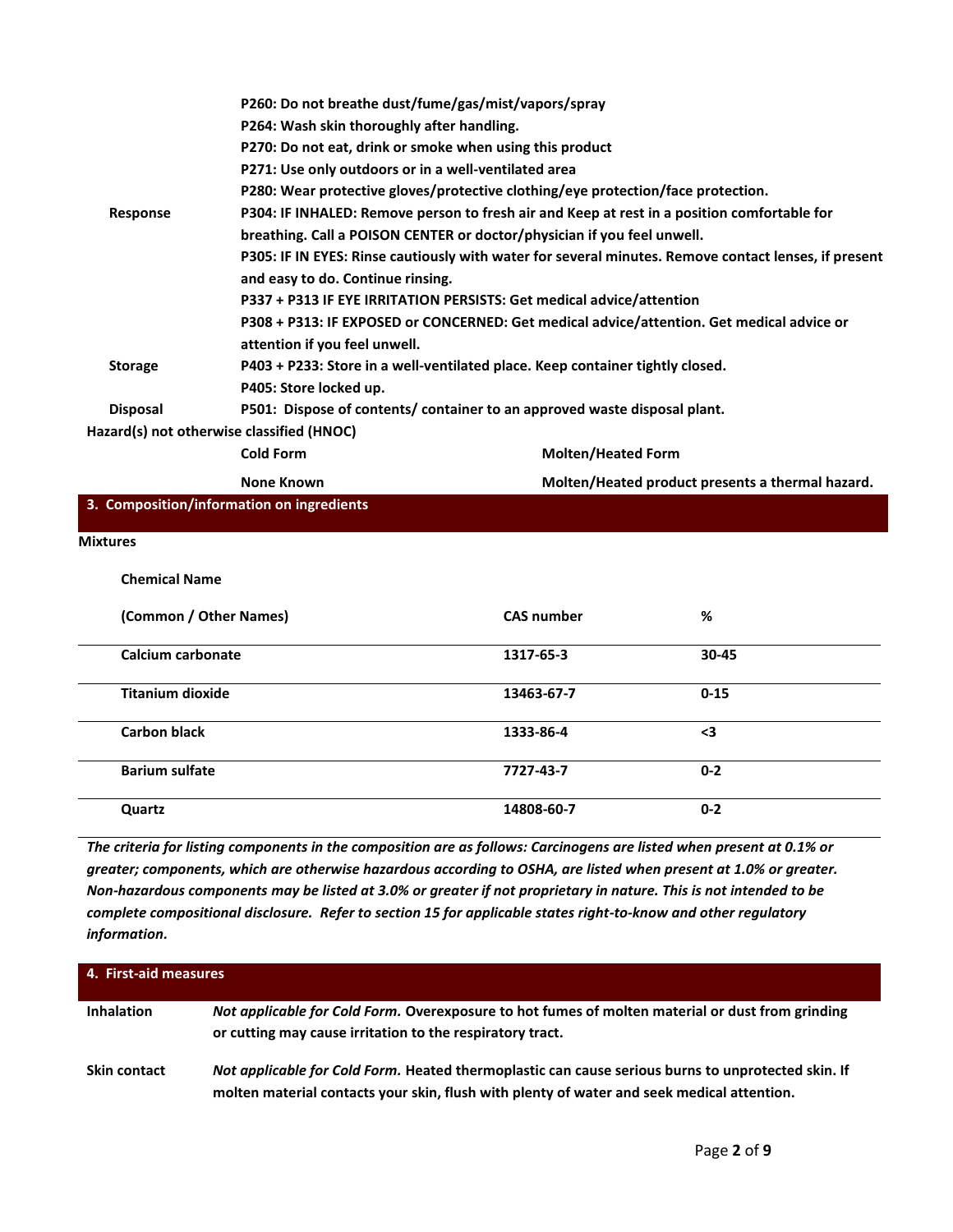|                                        | Do not attempt to remove the material from your SKIN!                                                                                            |
|----------------------------------------|--------------------------------------------------------------------------------------------------------------------------------------------------|
| Eye contact                            | Not applicable for Cold Form. Overexposure to hot fumes of molten material or dust from grinding<br>or cutting may cause irritation to the eyes. |
| Ingestion                              | Rinse mouth thoroughly.                                                                                                                          |
|                                        | Never give anything by mouth to a victim who is unconscious                                                                                      |
| <b>Chronic (long-</b><br>term) effects | Prolonged or repeated contact may cause irritation.                                                                                              |

| 5. Fire-fighting measures                                                                                 |              |                                                                                                                                                                                                        |
|-----------------------------------------------------------------------------------------------------------|--------------|--------------------------------------------------------------------------------------------------------------------------------------------------------------------------------------------------------|
| Suitable extinguishing media                                                                              |              | Water spray, dry chemical, CO2, Foam                                                                                                                                                                   |
| Unsuitable extinguishing media                                                                            |              | <b>Strong oxidizing agents.</b>                                                                                                                                                                        |
| Specific hazards arising from the chemical                                                                |              | <b>Carbon Monoxide.</b>                                                                                                                                                                                |
| Special protective equipment and precautions<br>for firefighters                                          |              | Wear self-contained breathing apparatus in the positive<br>mode to avoid smoke and fumes. Avoid direct contact with<br>water to avoid splattering of molten plastic.                                   |
| 6. Accidental release measures                                                                            |              |                                                                                                                                                                                                        |
| Personal precautions, protective<br>equipment and emergency<br>procedures                                 |              | Keep unnecessary personnel away. Do not touch damaged containers or<br>spilled material unless wearing appropriate protective clothing. See<br>Section 8 of the SDS for Personal Protective Equipment. |
| <b>Methods and materials for</b><br>containment and cleaning up                                           | Regulations. | Granular material may be scooped up or swept. Allow molten material to<br>cool and then dispose of in accordance with Federal, State and Local                                                         |
| 7. Handling and storage                                                                                   |              |                                                                                                                                                                                                        |
| <b>Precautions for safe handling</b>                                                                      |              | Avoid contact with the torch flame and molten material.                                                                                                                                                |
|                                                                                                           |              | Avoid inhaling dust particles.                                                                                                                                                                         |
|                                                                                                           |              | Wear protective clothing such as leather boots or work shoes, long<br>pants, heat-resistant gloves, eye protection or face shield, and a safety<br>vest when applying product.                         |
|                                                                                                           |              | Wash hands after use. Do NOT eat, drink, or smoke in work areas.                                                                                                                                       |
| Conditions for safe storage,<br>including any incompatibilities                                           |              | Keep in a ventilated area when possible. Store in a cool, dry area and<br>away from acids or oxidizers.                                                                                                |
| 8. Exposure controls/personal protection                                                                  |              |                                                                                                                                                                                                        |
| <b>Occupational exposure limits</b><br>US. OSHA Specifically Regulated Substances (29 CFR 1910.1001-1050) |              |                                                                                                                                                                                                        |

| Components                        | Tvpe      | Value                                       |
|-----------------------------------|-----------|---------------------------------------------|
| Calcium carbonate (CAS#1317-65-3) | PEL (TWA) | 15 mg/m3 (total dust), 5 mg/m3 (respirable) |
| Titanium dioxide (CAS#13463-67-7) | PEL (TWA) | 15 mg/m $3$                                 |
| Carbon black (CAS#1333-86-4)      | PEL (TWA) | $3.5 \text{ mg/m}$                          |
|                                   |           |                                             |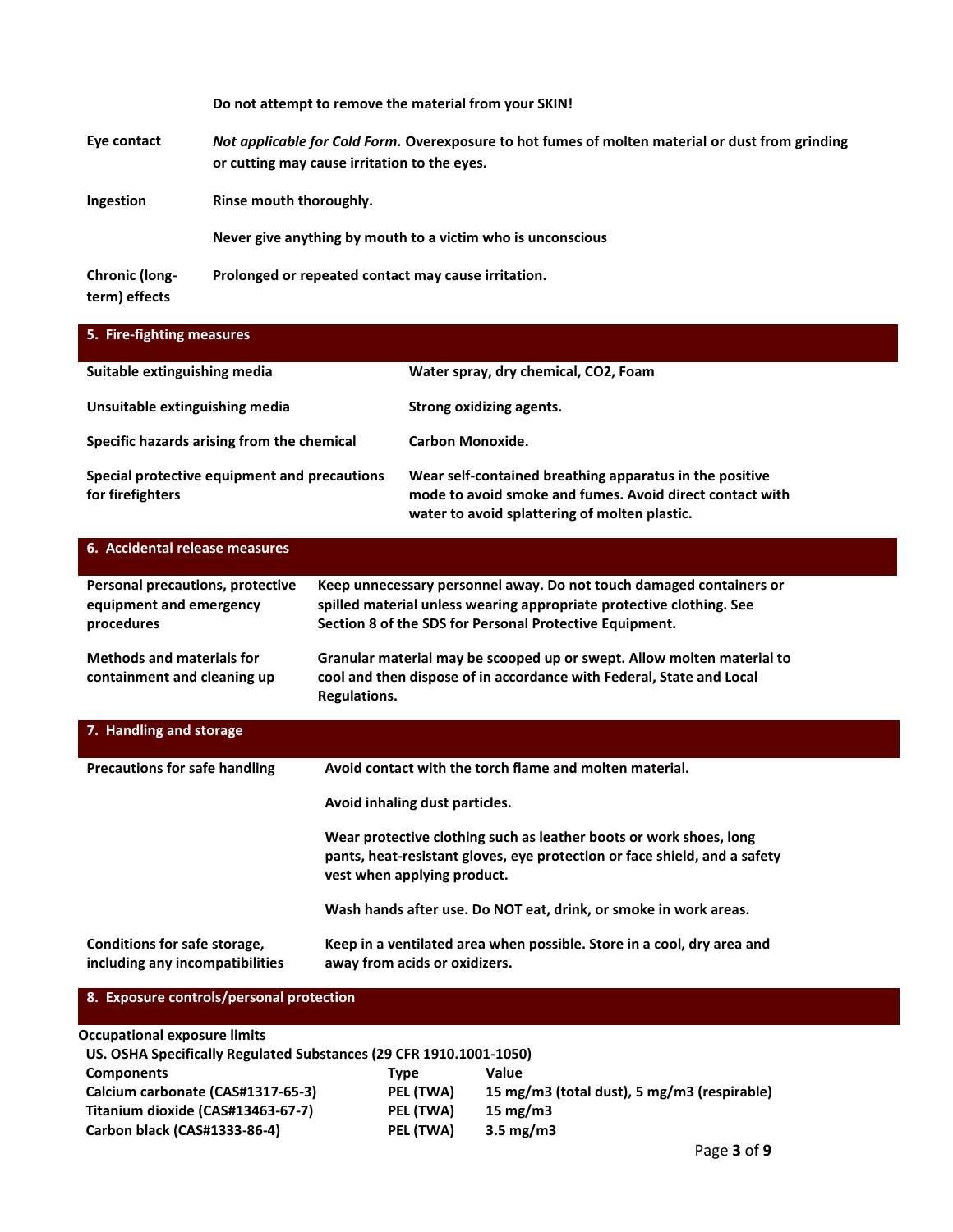| Barium sulfate (CAS#7727-43-7)                                                                         | PEL (TWA)                                                              | 15 mg/m3 (total dust), 5 mg/m3 (respirable)                       |  |  |
|--------------------------------------------------------------------------------------------------------|------------------------------------------------------------------------|-------------------------------------------------------------------|--|--|
| Calcium carbonate (CAS#1317-65-3)<br>US. OSHA Table Z-1 Limits for Air Contaminants (29 CFR 1910.1000) | PEL (TWA)                                                              | 15 mg/m3 (total dust), 5 mg/m3 (respirable)                       |  |  |
| <b>Components</b>                                                                                      | <b>Type</b>                                                            | <b>Value</b>                                                      |  |  |
| Calcium carbonate (CAS#1317-65-3)                                                                      | 8-hour TWA                                                             | 15 mg/m3 (total dust), 5 mg/m3 (respirable)                       |  |  |
| Titanium dioxide (CAS#13463-67-7)                                                                      | 8-hour TWA                                                             | 15 mg/m3 (total dust)                                             |  |  |
| Carbon black (CAS#1333-86-4)                                                                           | 8-hour TWA                                                             | $3.5 \text{ mg}/\text{m}$                                         |  |  |
| Barium sulfate (CAS#7727-43-7)                                                                         | 8-hour TWA                                                             | 15 mg/m3 (total dust), 5 mg/m3 (respirable)                       |  |  |
| US. OSHA Table Z-3 Mineral dusts (29 CFR 1910.1000)                                                    |                                                                        |                                                                   |  |  |
| Quartz (CAS#14808-60-7)                                                                                | <b>TWA</b>                                                             | 10 mg/m3 (respirable) %SiO2+2, 30 mg/m3 (Total dust)<br>$%SiO2+2$ |  |  |
| US. OSHA Table Z-2 (29 CFR 1910.1000)                                                                  |                                                                        |                                                                   |  |  |
| None of the components in this product is listed                                                       |                                                                        |                                                                   |  |  |
| <b>US. ACGIH Threshold Limit Values</b>                                                                |                                                                        |                                                                   |  |  |
| <b>Components</b>                                                                                      | <b>Type</b>                                                            | Value                                                             |  |  |
| Titanium Dioxide (CAS#13463-67-7)                                                                      | <b>TLV</b>                                                             | 10 mg/m3 (total dust)                                             |  |  |
| Carbon Black (CAS#1333-86-4)                                                                           | <b>TLV</b>                                                             | 3 mg/m3 (Inhalable)                                               |  |  |
| Barium Sulfate (CAS#7727-43-7)                                                                         | <b>TLV</b>                                                             | 5 mg/m $3$                                                        |  |  |
| Titanium Dioxide (CAS#13463-67-7)                                                                      | <b>TLV</b>                                                             | 10 mg/m3 (total dust)                                             |  |  |
| US. NIOSH: Pocket Guide to Chemical Hazards                                                            |                                                                        |                                                                   |  |  |
| <b>Components</b>                                                                                      | <b>Type</b>                                                            | Value                                                             |  |  |
| Calcium Carbonate (CAS#1317-65-3)                                                                      | <b>REL (TWA)</b>                                                       | 10 mg/m3 (total dust), 5 mg/m3 (respirable)                       |  |  |
| Carbon Black (CAS#1333-86-4)                                                                           | <b>REL (TWA)</b>                                                       | $3.5 \text{ mg}/\text{m}$ 3                                       |  |  |
| Barium Sulfate (CAS#7727-43-7)                                                                         | <b>REL (TWA)</b>                                                       | 10 mg/m3 (total dust), 5 mg/m3 (respirable)                       |  |  |
| Quartz (CAS#14808-60-7)                                                                                | <b>REL (TWA)</b>                                                       | Ca 0.05 mg/m                                                      |  |  |
| Appropriate engineering controls                                                                       | Local exhaust recommended when generating excessive levels of airborne |                                                                   |  |  |
|                                                                                                        |                                                                        | dust/vapors when heating plastic.                                 |  |  |

**Individual protection measures, such as personal protective equipment**



**Eye/face protection Safety glasses; Eye goggles covered with face shield when handling molten plastic.**

## **Skin protection**

| <b>Hand protection</b> | Avoid exposures – obtain special instructions before use.<br>protective gloves.                                                                                                                                                                                                                                                   | Wear |
|------------------------|-----------------------------------------------------------------------------------------------------------------------------------------------------------------------------------------------------------------------------------------------------------------------------------------------------------------------------------|------|
| Other                  | Wear heat resistant protective clothing & gloves when handling molten<br>plastic. Always carry first aid kit, water & ice during application. *Wear<br>protective clothing such as leather boots or work shoes, long pants, heat-<br>resistant gloves, eye protection or face shield, and a safety vest when<br>applying product. |      |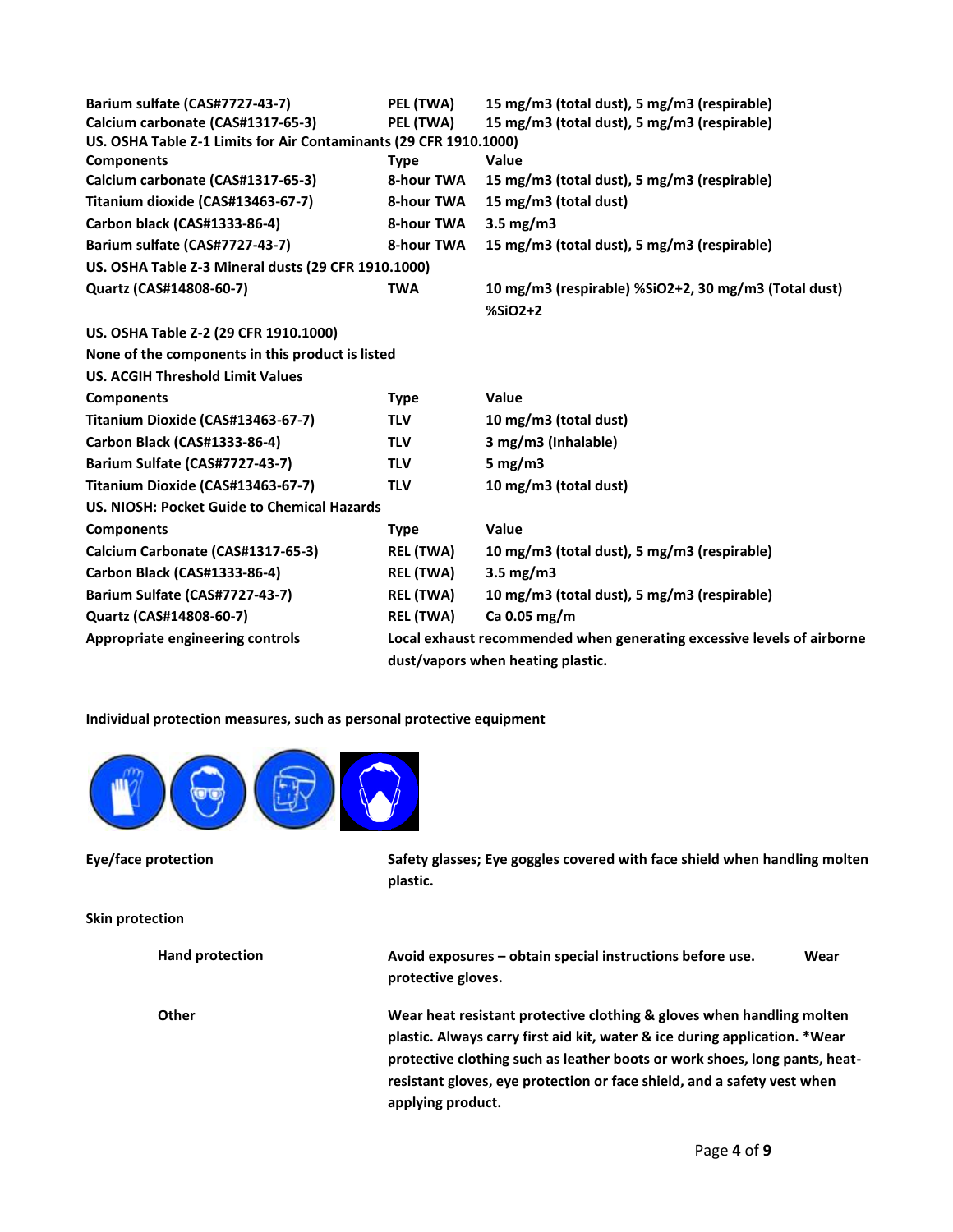| <b>Respiratory protection</b>         | If needed, use an approved/certified respirator or equivalent.                                                                                   |
|---------------------------------------|--------------------------------------------------------------------------------------------------------------------------------------------------|
| <b>Thermal hazards</b>                | Wear appropriate thermal protective clothing, when necessary such as Heat-<br><b>Resistant Gloves</b>                                            |
| <b>General hygiene considerations</b> | Always wash hands after use & before eating, drinking or any other personal<br>activity. Avoid contact with the torch flame and molten material. |

## **9. Physical and chemical properties**

#### **Appearance**

| <b>Physical state</b>                        | <b>Solid</b>                                        |
|----------------------------------------------|-----------------------------------------------------|
| Form                                         | Granular                                            |
| <b>Colors</b>                                | White, Yellow, Black, Blue, Red, Green              |
| Odor                                         | Alkyd oil                                           |
| <b>Odor threshold</b>                        | <b>Not Available</b>                                |
| pH                                           | <b>Not Available</b>                                |
| Melting point/freezing point                 | 100-135°C (212-275°F) (Softening Point, R&B Method) |
| Initial boiling point and boiling range      | <b>Not Available</b>                                |
| <b>Flash point</b>                           | >246.11 °C (>475 °F)(Closed Cup)                    |
| <b>Evaporation rate</b>                      | <b>Not Available</b>                                |
| <b>Flammability (solid, gas)</b>             | <b>Not Available</b>                                |
| Upper/lower flammability or explosive limits |                                                     |
| Flammability limit - lower (%)               | <b>Not Available</b>                                |
| Flammability limit - upper (%)               | <b>Not Available</b>                                |
| Explosive limit - lower (%)                  | <b>Not Available</b>                                |
| Explosive limit - upper (%)                  | <b>Not Available</b>                                |
| Vapor pressure                               | <b>Not Available</b>                                |
| Vapor density                                | <b>Not Available</b>                                |
| <b>Relative density (Specific gravity)</b>   | 1.75-2.25                                           |
| Solubility (water)                           | <b>Negligible</b>                                   |
| Partition coefficient (n-octanol/water)      | <b>Not Available</b>                                |
| <b>Auto-ignition temperature</b>             | <b>Not Available</b>                                |
| <b>Decomposition temperature</b>             | <b>Not Available</b>                                |
| <b>Viscosity</b>                             | <b>Not Available</b>                                |
| <b>Volatile Organic Compounds</b>            | <b>Not Available</b>                                |
| 10. Stability and reactivity                 |                                                     |
| Reactivity                                   | Not generally reactive under normal conditions      |
| <b>Chemical stability</b>                    | Stable at <246.11 °C (<475 °F)                      |
| <b>Possibility of hazardous reactions</b>    | <b>Polymerization will not occur</b>                |

| Temperatures above 260 °C (500 °F), incompatible materials |  |  |
|------------------------------------------------------------|--|--|
|                                                            |  |  |

**Incompatible materials Acids, alum, ammonium salts, mercury & hydrogen, fluorine, magnesium Hazardous decomposition Products Carbon Monoxide, Carbon Dioxide**

**11. Toxicological information**

**Conditions to avoid** 

**Information on likely routes of exposure Ingestion Do not ingest.**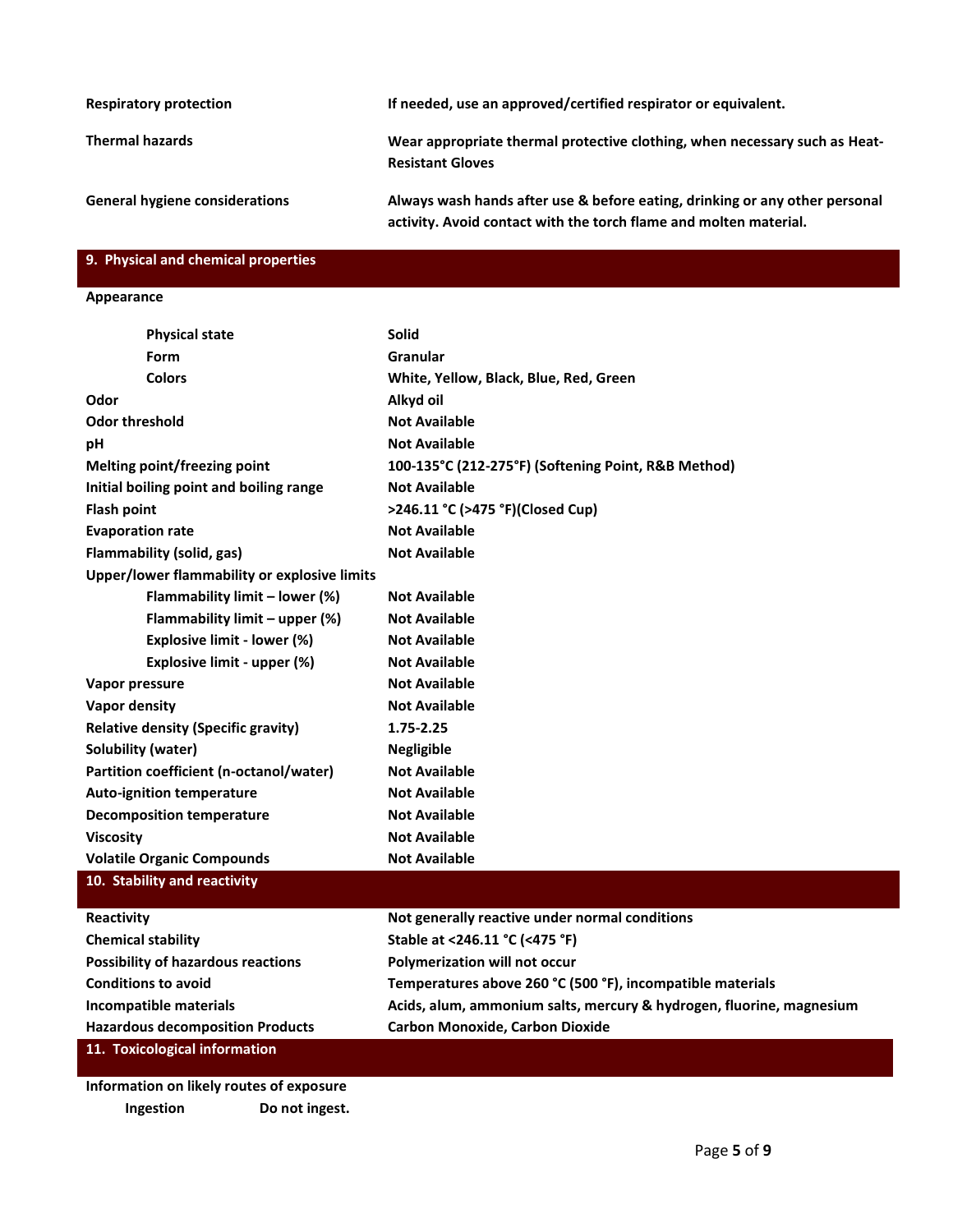| Inhalation                                        |                                                        |                                                                    | Harmful if inhaled. Overexposure may cause temporary respiratory irritation. |                     |
|---------------------------------------------------|--------------------------------------------------------|--------------------------------------------------------------------|------------------------------------------------------------------------------|---------------------|
| <b>Skin contact</b>                               |                                                        |                                                                    | Moderate irritation, thermal burns may occur from molten material.           |                     |
| Eye contact                                       |                                                        | Particulates may cause irritation to the eyes.                     |                                                                              |                     |
| Symptoms related to the physical, chemical        |                                                        |                                                                    | Respiratory tract irritation, thermal burns from molten material, chronic    |                     |
| & toxicological characteristics                   |                                                        | exposure may pose a silicosis risk.                                |                                                                              |                     |
| Delayed & immediate effects & chronic             |                                                        |                                                                    | Redness, pain, and inflammation of the eyelids, coughing, sneezing,          |                     |
| effects from short-& long-term exposure           |                                                        |                                                                    | dyspnea, respiratory tract irritation, chronic rhinitis.                     |                     |
| <b>Numerical measures of toxicity</b>             |                                                        |                                                                    |                                                                              |                     |
| <b>Components</b>                                 |                                                        | Test                                                               | <b>Species</b>                                                               | <b>Test Results</b> |
| Titanium Dioxide (CAS# 13463-67-7)                |                                                        | Oral LD50                                                          | Rat                                                                          | $>$ 5000 mg/kg      |
|                                                   |                                                        | <b>Inhalation LC50</b>                                             | Rat                                                                          | $>3.43$ mg/l        |
| Skin corrosion/irritation                         |                                                        |                                                                    | Based on available data, the classification criteria are not met.            |                     |
| Serious eye damage/eye irritation                 |                                                        | Causes serious eye irritation.                                     |                                                                              |                     |
| Respiratory or skin sensitization                 |                                                        |                                                                    |                                                                              |                     |
| <b>Respiratory sensitization</b>                  |                                                        | No data available.                                                 |                                                                              |                     |
| <b>Skin sensitization</b>                         |                                                        | No data available.                                                 |                                                                              |                     |
| <b>Germ cell mutagenicity</b>                     |                                                        | Suspected of causing genetic defects.                              |                                                                              |                     |
| Carcinogenicity                                   |                                                        | May cause cancer.                                                  |                                                                              |                     |
|                                                   | IARC Monographs. Overall Evaluation of Carcinogenicity |                                                                    |                                                                              |                     |
|                                                   | Titanium dioxide (CAS#13463-67-7)                      |                                                                    | Group 2B "Possibly Carcinogenic to Humans".                                  |                     |
| Carbon Black (CAS#1333-86-4)                      |                                                        |                                                                    | Group 2B "Possibly Carcinogenic to Humans".                                  |                     |
| Quartz (CAS# 14808-60-7)                          |                                                        | Group 1 " Carcinogenic to Humans".                                 |                                                                              |                     |
| <b>NTP Report on Carcinogens</b>                  |                                                        |                                                                    |                                                                              |                     |
| Quartz (CAS# 14808-60-7)                          |                                                        |                                                                    | Group Known "Known to be a Human Carcinogen".                                |                     |
|                                                   |                                                        |                                                                    |                                                                              |                     |
|                                                   |                                                        | US. OSHA Specifically Regulated Substances (29 CFR 1910.1001-1050) |                                                                              |                     |
|                                                   | None of the components in this product is listed.      |                                                                    |                                                                              |                     |
| <b>Reproductive toxicity</b>                      |                                                        | No data available.                                                 |                                                                              |                     |
| Specific target organ toxicity -single exposure   |                                                        |                                                                    | May cause respiratory irritation.                                            |                     |
| Specific target organ toxicity -repeated exposure |                                                        |                                                                    | Causes damage to lungs through prolonged or repeated                         |                     |
|                                                   |                                                        | No data available.                                                 | exposure.                                                                    |                     |
| <b>Aspiration hazard</b>                          |                                                        |                                                                    |                                                                              |                     |
| 12. Ecological information                        |                                                        |                                                                    |                                                                              |                     |
| <b>Numerical measures of toxicity</b>             |                                                        |                                                                    |                                                                              |                     |
| <b>Components</b>                                 |                                                        | Test                                                               | <b>Species</b>                                                               | <b>Test Results</b> |
| Titanium dioxide (CAS# 13463-67-7)                |                                                        | Crustacea EC50                                                     | Water flea (Daphnia magna)                                                   | >100 mg/l, 48 Hours |
| <b>Persistence and degradability</b>              |                                                        | <b>Not available</b>                                               |                                                                              |                     |
| <b>Bioaccumulative potential</b>                  |                                                        | <b>Not available</b>                                               |                                                                              |                     |
| <b>Mobility in soil</b>                           |                                                        | Not available                                                      |                                                                              |                     |
| <b>Other adverse effects</b>                      |                                                        | None known                                                         |                                                                              |                     |
| 13. Disposal considerations                       |                                                        |                                                                    |                                                                              |                     |
|                                                   |                                                        |                                                                    |                                                                              |                     |
| <b>Disposal instructions</b>                      |                                                        |                                                                    | Dispose of in accordance with applicable Federal, State and Local            |                     |
|                                                   |                                                        | <b>Regulations.</b>                                                |                                                                              |                     |
| Hazardous waste code                              |                                                        |                                                                    |                                                                              |                     |
| <b>US RCRA Hazardous Waste U List</b>             |                                                        | Not available.                                                     |                                                                              |                     |
| <b>Contaminated packaging</b>                     |                                                        | regulations.                                                       | Container must be disposed of in accordance with local, state and federal    |                     |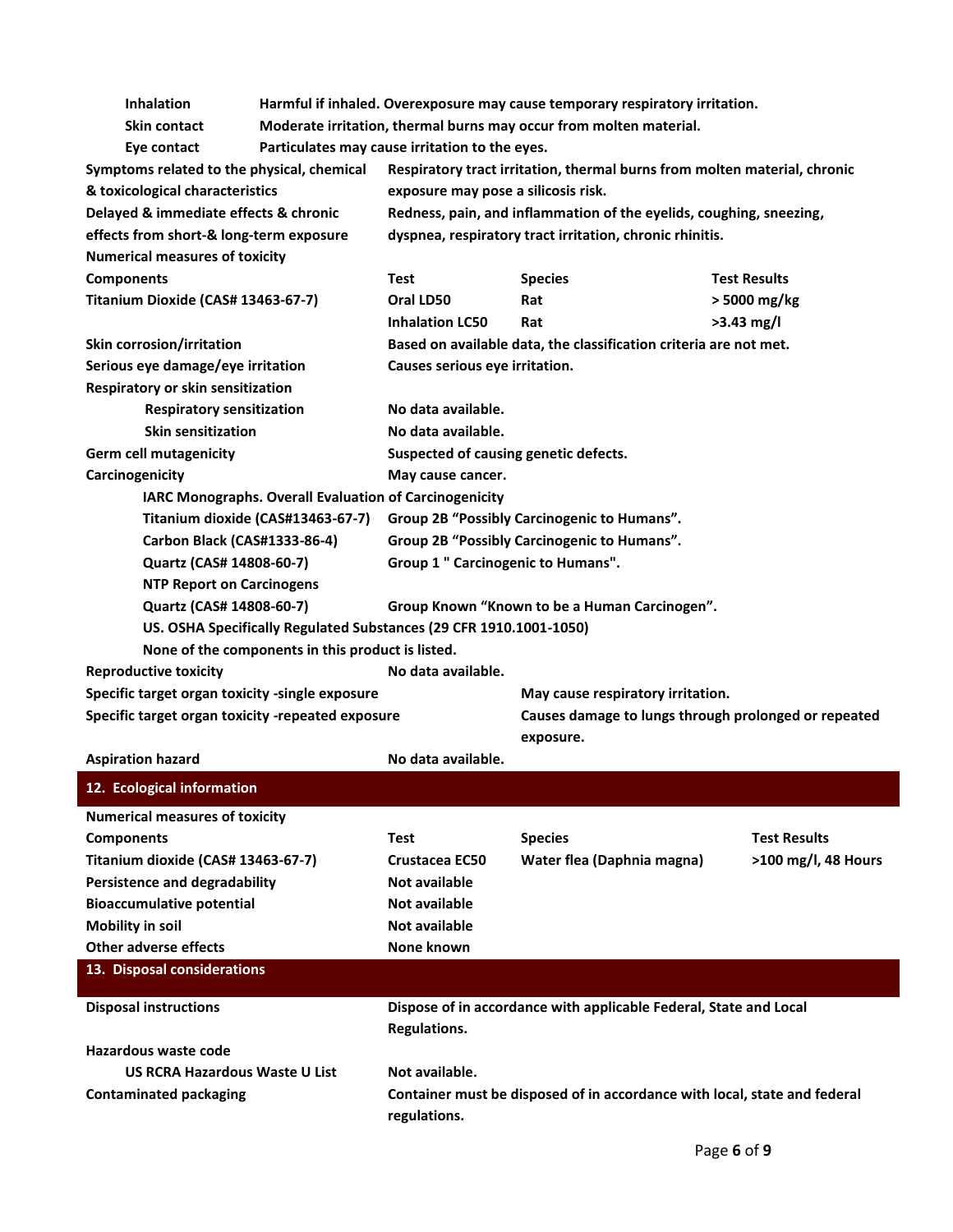| 14. Transport information                                                        |                                                       |                                                           |                                                                                            |
|----------------------------------------------------------------------------------|-------------------------------------------------------|-----------------------------------------------------------|--------------------------------------------------------------------------------------------|
| DOT, IATA, and IMDG                                                              |                                                       |                                                           |                                                                                            |
| <b>UN number</b>                                                                 |                                                       |                                                           | Not regulated for transport.                                                               |
| <b>Environmental hazards</b>                                                     |                                                       |                                                           |                                                                                            |
| <b>Marine pollutant</b>                                                          |                                                       | None known                                                |                                                                                            |
| <b>Special precautions for user</b>                                              |                                                       |                                                           | Read safety instructions, SDS and emergency procedures before handling.                    |
| 15. Regulatory information                                                       |                                                       |                                                           |                                                                                            |
| <b>US federal regulations</b>                                                    |                                                       |                                                           | This product is a "Hazardous Chemical" as defined by the OSHA Hazard                       |
|                                                                                  | Communication Standard, 29 CFR 1910.1200.             |                                                           |                                                                                            |
|                                                                                  |                                                       |                                                           | All components are on the U.S. EPA TSCA Inventory List.                                    |
| TSCA Section 12(b) Export Notification (40 CFR 707, Subpart. D)                  |                                                       |                                                           |                                                                                            |
|                                                                                  | None of the components in this product is regulated.  |                                                           |                                                                                            |
| US. OSHA Specifically Regulated Substances (29 CFR 1910.1001-1050)               |                                                       |                                                           |                                                                                            |
| Calcium carbonate (CAS#1317-65-3)                                                |                                                       |                                                           |                                                                                            |
| Titanium dioxide (CAS#13463-67-7)                                                |                                                       |                                                           |                                                                                            |
| Carbon black (CAS#1333-86-4)                                                     |                                                       |                                                           |                                                                                            |
| Barium sulfate (CAS#7727-43-7)                                                   |                                                       |                                                           |                                                                                            |
| Quartz (CAS#14808-60-7)                                                          |                                                       |                                                           |                                                                                            |
| <b>CERCLA Hazardous Substance List (40 CFR 302.4)</b>                            |                                                       |                                                           |                                                                                            |
|                                                                                  | None of the components in this product are regulated. |                                                           |                                                                                            |
| <b>Superfund Amendments and Reauthorization Act of 1986 (SARA)</b>               |                                                       |                                                           |                                                                                            |
| <b>Hazard categories</b>                                                         | <b>Immediate Hazard Yes</b>                           |                                                           |                                                                                            |
|                                                                                  |                                                       | <b>Yes</b>                                                |                                                                                            |
|                                                                                  | <b>Delayed Hazard</b><br><b>Fire Hazard</b>           |                                                           |                                                                                            |
|                                                                                  |                                                       | Yes                                                       |                                                                                            |
|                                                                                  | <b>Pressure Hazard</b>                                | No                                                        |                                                                                            |
|                                                                                  | <b>Reactivity Hazard</b>                              | No                                                        |                                                                                            |
| <b>SARA 302 Extremely hazardous substance</b><br>SARA 311/312 Hazardous chemical |                                                       | None of the components in this product are listed.<br>Yes |                                                                                            |
|                                                                                  |                                                       |                                                           |                                                                                            |
| SARA 313 (TRI reporting)<br><b>SARA Title III Classification:</b>                |                                                       |                                                           | None of the components in this product are listed.                                         |
| <b>Other federal regulations</b>                                                 |                                                       |                                                           |                                                                                            |
| Clean Air Act (CAA) Section 112 Hazardous Air Pollutants (HAPs) List             |                                                       |                                                           |                                                                                            |
|                                                                                  |                                                       |                                                           |                                                                                            |
|                                                                                  | None of the components in this product is listed      |                                                           |                                                                                            |
|                                                                                  |                                                       |                                                           | Clean Air Act (CAA) Section 112(r) Accidental Release Prevention (40 CFR 68.130)           |
|                                                                                  | None of the components in this product is listed      |                                                           |                                                                                            |
| Safe Drinking Water Act (SDWA)                                                   |                                                       |                                                           |                                                                                            |
|                                                                                  | None of the components in this product is listed      |                                                           |                                                                                            |
| <b>US State regulations</b>                                                      |                                                       |                                                           |                                                                                            |
|                                                                                  |                                                       |                                                           | WARNING: This product contains chemicals known to the state of California to cause cancer. |
|                                                                                  | Massachusetts RTK - Substance List                    |                                                           | Calcium carbonate (CAS #1317-65-3)                                                         |
|                                                                                  |                                                       |                                                           | Titanium dioxide (CAS #13463-67-7)                                                         |

Page **7** of **9**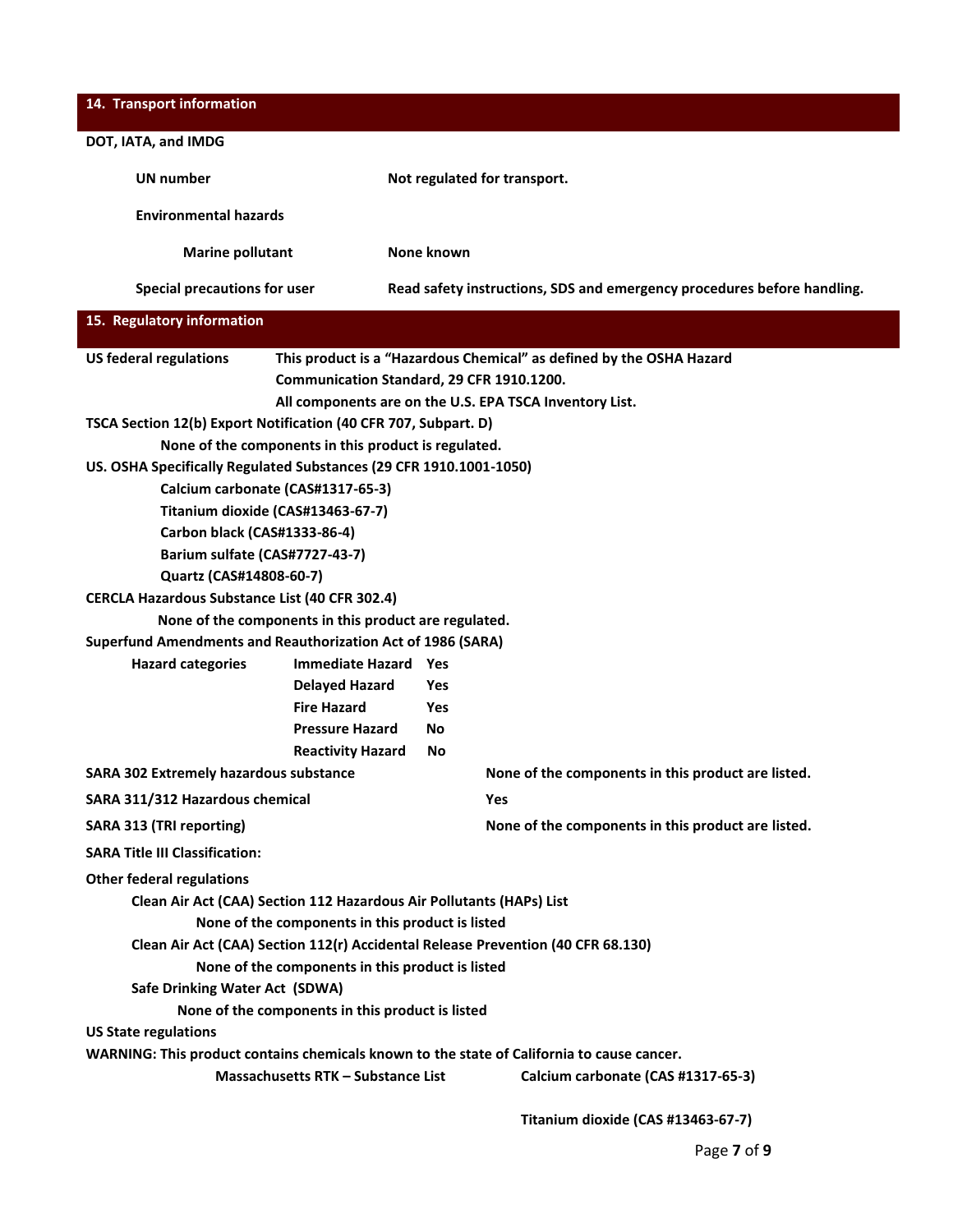|                    | New Jersey Worker and Community Right-<br>to-Know Act                       | Carbon black (CAS #1333-86-4)<br>Barium sulfate (CAS # 7727-43-7)<br>Quartz (CAS #14808-60-7) |
|--------------------|-----------------------------------------------------------------------------|-----------------------------------------------------------------------------------------------|
|                    | <b>Pennsylvania Worker and Community Right-</b><br>to-Know Law              |                                                                                               |
|                    | US. California Proposition 65<br>Carcinogens & Reproductive Toxicity (CRT): | Carbon black (CAS #1333-86-4)                                                                 |
|                    | Substance List                                                              | Quartz (CAS #14808-60-7)                                                                      |
| Canada regulations |                                                                             |                                                                                               |

**This product has been classified in accordance with the hazard criteria of the Controlled Products Regulations (CPR). WHMIS classification Materials D2A Causing Other Toxic Effects (very toxic)**



### **International Inventories**

| Country(s) or region                   | <b>Inventory name</b>                                                                   | On inventory<br>$(yes/no)^*$ |
|----------------------------------------|-----------------------------------------------------------------------------------------|------------------------------|
| Australia                              | <b>Australian Inventory of Chemical Substances (AICS)</b>                               | No                           |
| Canada                                 | <b>Domestic Substances List (DSL)</b>                                                   | Yes                          |
| Canada                                 | <b>Non-Domestic Substances List (NDSL)</b>                                              | No                           |
| China                                  | <b>Inventory of Existing Chemical Substances in China</b><br>(IECSC)                    | No                           |
| <b>Europe</b>                          | <b>European Inventory of Existing Commercial Chemical</b><br><b>Substances (EINECS)</b> | No                           |
| <b>Europe</b>                          | <b>European List of Notified Chemical Substances</b><br>(ELINCS)                        | No                           |
| Japan                                  | <b>Inventory of Existing and New Chemical Substances</b><br>(ENCS)                      | <b>Yes</b>                   |
| Korea                                  | <b>Existing Chemical List (ECL)</b>                                                     | Yes                          |
| New Zealand                            | <b>New Zealand Inventory</b>                                                            | No                           |
| <b>Philippines</b>                     | <b>Philippine Inventory of Chemicals and Chemical</b><br><b>Substances (PICCS)</b>      | Yes                          |
| <b>United States &amp; Puerto Rico</b> | <b>United States &amp; Puerto Rico</b>                                                  | <b>Yes</b>                   |

**\*A "Yes" indicates this product complies with the inventory requirements administered by the governing country(s). A "No" indicates that one or more components of the product are not listed or exempt from listing on the inventory administered by the governing country(s).**

|                      | 16. Other information, including date of preparation or last revision |             |
|----------------------|-----------------------------------------------------------------------|-------------|
| <b>Issue date</b>    | 07-23-2015                                                            |             |
| <b>Revision date</b> | 3-Oct-2018                                                            |             |
| <b>Version#</b>      | 1                                                                     |             |
| <b>NFPA Ratings</b>  |                                                                       | Page 8 of 9 |